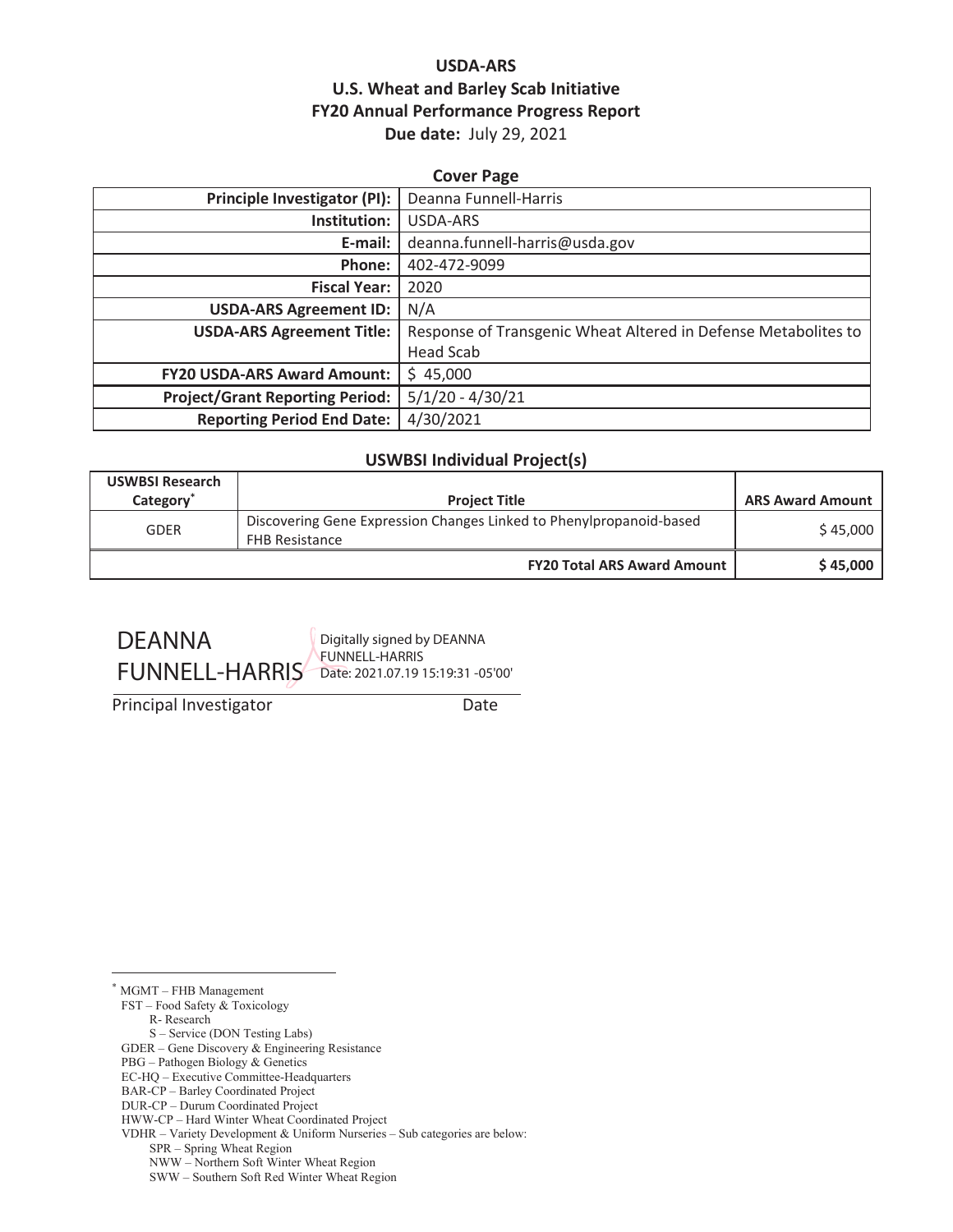#### **Project 1:** *Discovering Gene Expression Changes Linked to Phenylpropanoid‐based FHB Resistance*

#### **1. What are the major goals and objectives of the research project?**

- 1) Investigate response of lines with both (stacked) constitutive‐expression constructs [sorghum caffeoyl CoA 3‐O‐methyltransferase (SbCCoAOMT) and p‐coumarate 3‐hydroxylase (SbC3H)] in the CB037 background and SbC3H in resistant backgrounds, SuMai No. 3 and Alsen, for Type I (to infection) resistance under greenhouse conditions in Lincoln, NE, and Minneapolis, MN.
- 2) Conduct global gene expression using RNA-Seq on the constitutive expression lines (SbCCoAOMT and/or SbC3H) and wild‐type.
- **2. What was accomplished under these goals or objectives?** *(For each major goal/objective, address these three items below.)*

#### **a) What were the major activities?**

Obj. 1: Due to limitations imposed by COVID‐19 (see below) collaboration was established with Dr. Robert Mitchell (USDA‐ARS, Lincoln, NE) to analyze biomass from transgenic lines constitutively‐expressing SbMyb60 (transcription factor), Sb4CL (4‐ coumarate:CoA ligase), as well as SbCCoAOMT and SbC3H, using Near Infrared Spectroscopy (NIRS). Biomass from uninoculated plants (transgenic lines and the recipient line, CB037) and F. graminearum‐ and mock‐inoculated plants (transgenic lines, CB037, and FHB resistant and susceptible checks, Sumai 3 and Wheaton, respectively) was analyzed using equipment in Dr. Mitchell's laboratory. This required only one individual working at any given time, thus adhering to COVID‐19 restrictions.

Obj. 2: Experiments were conducted to confirm genotypes of transgenic lines, and to establish a protocol for extracting high‐quality RNA usable for RNA‐Seq.

#### **b) What were the significant results?**

Obj. 1: The data obtained from NIRS will be used to compare uninoculated (baseline) and inoculated (F. graminearum or mock) transgenic plants, with CB037 and susceptible and resistant checks, for ash contents, nitrogen levels, different forms of lignin, and digestibility. The data are currently being analyzed.

Obj. 2: Genotyping of two events each of SbCCoAOMT and SbC3H constitutive expression lines showed that grain stocks were homozygous (true breeding). An extraction protocol for high‐quality RNA from individual wheat heads was established.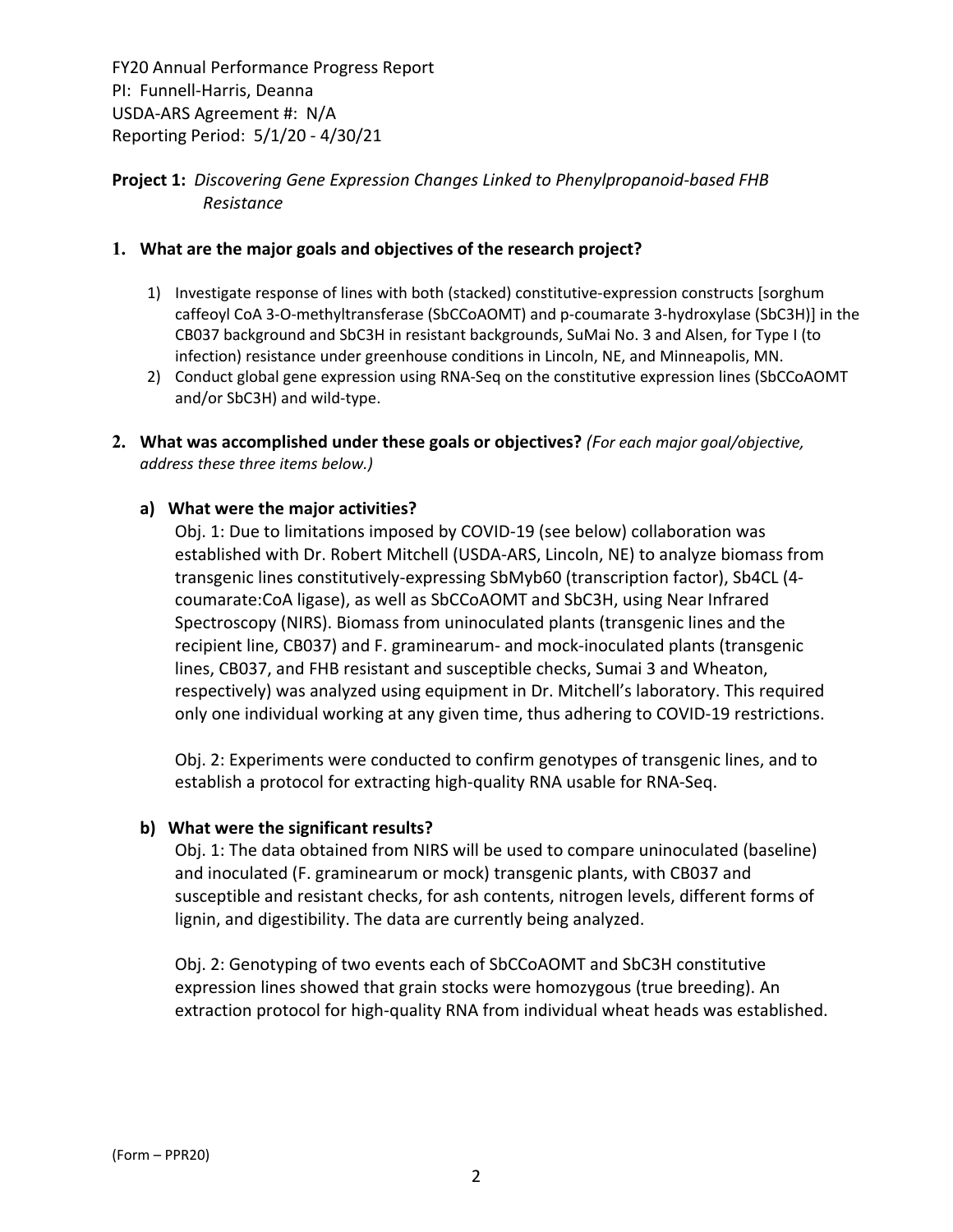#### **c) List key outcomes or other achievements.**

**Obj. 1.** Following analyses of data from NIRS, a manuscript detailing biochemical traits and responses to FHB of constitutive expression lines will be prepared and submitted for publication, crediting the Initiative.

**Obj. 2.** Preliminary analyses have been completed. A greenhouse experiment that will be analyzed using RNA‐Seq is being performed.

## **3. Was this research impacted by the COVID‐19 pandemic (i.e. university shutdowns and/or restrictions, reduced or lack of support personnel, etc.)? If yes, please explain how this research was impacted or is continuing to be impacted.**

Yes. USDA-ARS at the University of Nebraska Lincoln (UNL) was in lock-down for 10 weeks from late March into early June, 2020, with essentially no admittance into laboratories and greenhouses other than checking on freezers and maintaining plants and cultures. From June, 2020, until the present, USDA‐ARS has been mandated for limited (<25%) building capacity. Procedures that require a concerted team effort in an enclosed space (laboratory, greenhouse or growth chamber) are severely limited and require approval by the USDA‐ARS Plains Area Biosafety/Biocontrol Officer and Area Director before proceeding. Additionally, during 2020, Executive Orders put in place to restrict foreign travel and admittance of foreign visitors to federal facilities, in order to limit spread of COVID‐19, significantly delayed identifying a qualified graduate student.

#### **4. What opportunities for training and professional development has the project provided?**

‐One undergraduate student was trained in basic agronomy and plant pathology skills. ‐One biological science technologist was trained in all steps of wheat culturing, FHB inoculations and disease scoring, and preparation of materials for further analyses. ‐Mr. Shiv Singla, M. Sci. graduate student funded by this grant, began in Dr. Funnell‐ Harris' laboratory Jan. 1, 2021. Mr. Singla completed two courses in plant pathology and one in bioinformatics at UNL. Additionally, he was trained by Dr. Funnell‐Harris and her staff, and Dr. Wegulo and his staff at UNL, in wheat culturing, all aspects of FHB inoculation and disease scoring, experimental design, plant genotyping and RNA extraction. Additionally, with Dr. Funnell-Harris' instruction, Mr. Singla made a public oral presentation on this research.

#### **5. How have the results been disseminated to communities of interest?**

Due to travel restrictions (which are still in place) and delayed or cancelled in‐person meetings, results from this research were presented via Zoom or other on‐line platforms. These included two public seminars to the University of Nebraska community, and presentation at the Fusarium Head Blight Forum.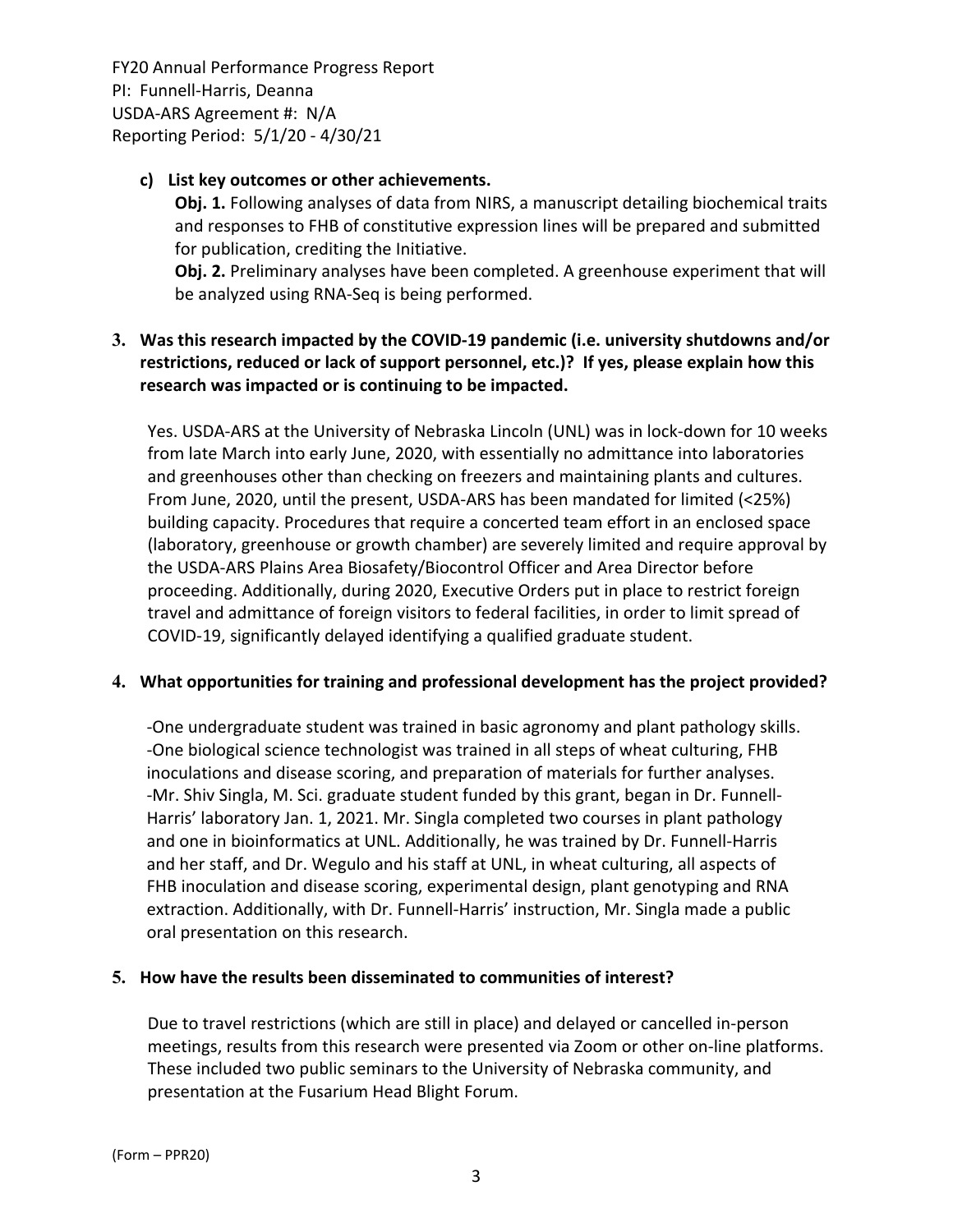## **Training of Next Generation Scientists**

**Instructions:** Please answer the following questions as it pertains to the FY20 award period (5/1/20 ‐ 4/30/21). The term "support" below includes any level of benefit to the student, ranging from full stipend plus tuition to the situation where the student's stipend was paid from other funds, but who learned how to rate scab in a misted nursery paid for by the USWBSI, and anything in between.

**1. Did any graduate students in your research program supported by funding from your USWBSI grant earn their MS degree during the FY20 award period?** ☐Yes ☒No

**If yes, how many?** Click to enter number here.

**2. Did any graduate students in your research program supported by funding from your USWBSI grant earn their Ph.D. degree during the FY20 award period?**

 $\square$ Yes  $\square$ No **If yes, how many?** Click to enter number here.

**3. Have any post docs who worked for you during the FY20 award period and were supported by funding from your USWBSI grant taken faculty positions with universities?** ☐Yes ☒No

**If yes, how many?** Click to enter number here.

**4. Have any post docs who worked for you during the FY20 award period and were supported by funding from your USWBSI grant gone on to take positions with private ag‐ related companies or federal agencies?**

☐Yes ☒No

**If yes, how many?** Click to enter number here.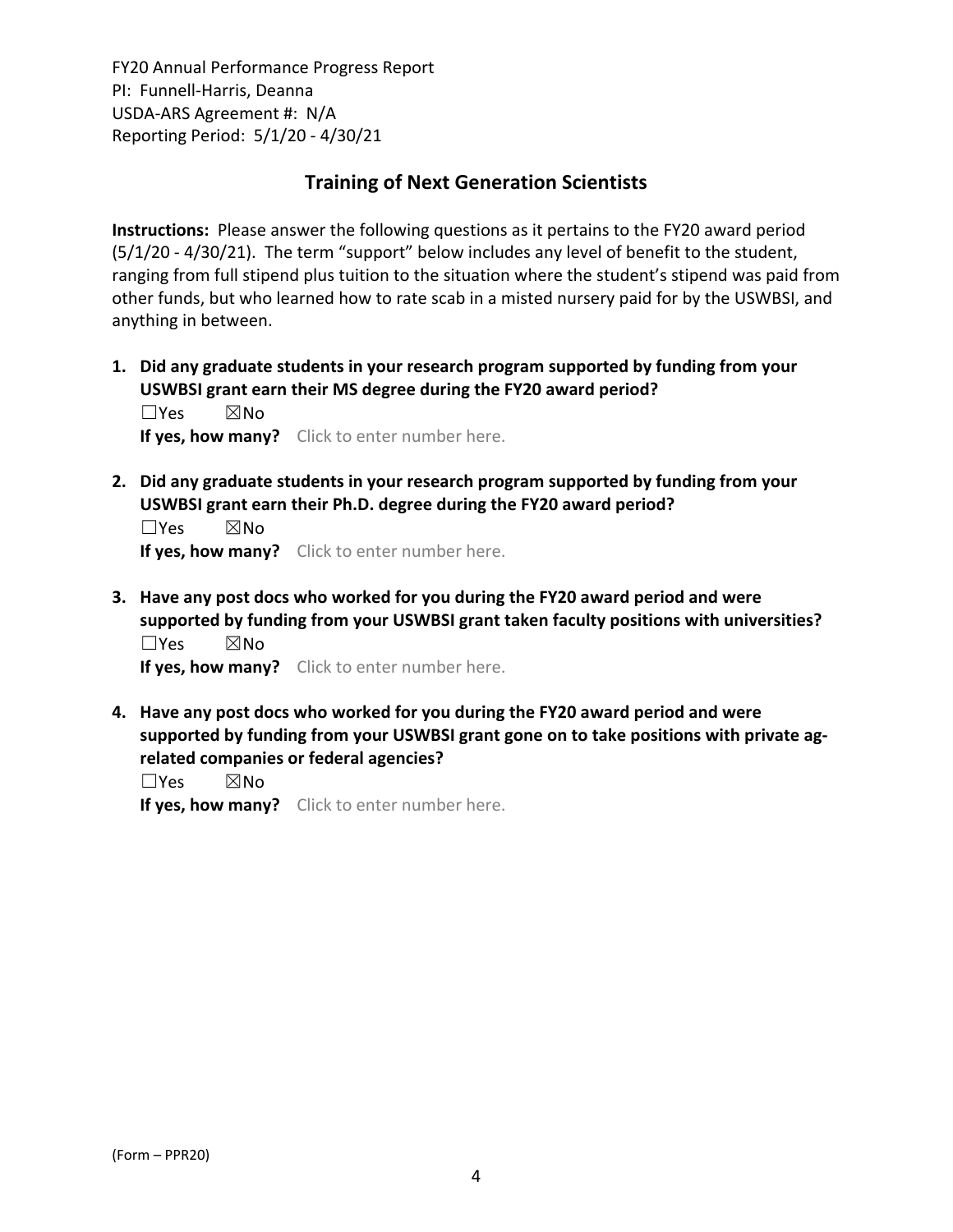# **Release of Germplasm/Cultivars**

**Instructions:** In the table below, list all germplasm and/or cultivars released with full or partial support through the USWBSI during the FY20 award period (5/1/20 - 4/30/21). All columns must be completed for each listed germplasm/cultivar. Use the key below the table for Grain Class abbreviations. 

| <b>Name of Germplasm/Cultivar</b> | <b>Grain Class</b>    | <b>FHB Resistance</b>                                  | <b>FHB</b><br>Rating<br>$(0-9)$  | Year<br><b>Released</b> |
|-----------------------------------|-----------------------|--------------------------------------------------------|----------------------------------|-------------------------|
| Click here to enter text.         | Select Grain<br>Class | Select what represents<br>your most resistant<br>check | Enter as<br>text 0-9<br>rating   | Select Year             |
| Click here to enter text.         | Select Grain<br>Class | Select what represents<br>your most resistant<br>check | Enter as<br>text 0-9<br>rating   | Select Year             |
| Click here to enter text.         | Select Grain<br>Class | Select what represents<br>your most resistant<br>check | Enter as<br>text 0-9<br>rating   | Select Year             |
| Click here to enter text.         | Select Grain<br>Class | Select what represents<br>your most resistant<br>check | Enter as<br>text 0-9<br>rating   | Select Year             |
| Click here to enter text.         | Select Grain<br>Class | Select what represents<br>your most resistant<br>check | Enter as<br>text 0-9<br>rating   | Select Year             |
| Click here to enter text.         | Select Grain<br>Class | Select what represents<br>your most resistant<br>check | Enter as<br>text 0-9<br>rating   | Select Year             |
| Click here to enter text.         | Select Grain<br>Class | Select what represents<br>your most resistant<br>check | Enter as<br>text 0-9<br>rating   | Select Year             |
| Click here to enter text.         | Select Grain<br>Class | Select what represents<br>your most resistant<br>check | Enter as<br>text 0-9<br>rating   | Select Year             |
| Click here to enter text.         | Select Grain<br>Class | Select what represents<br>your most resistant<br>check | Enter as<br>text 0-9<br>rating   | Select Year             |
| Click here to enter text.         | Select Grain<br>Class | Select what represents<br>your most resistant<br>check | Enter as<br>text 0-9<br>rating   | Select Year             |
| Click here to enter text.         | Select Grain<br>Class | Select what represents<br>your most resistant<br>check | Enter as<br>text 0-9<br>rating   | Select Year             |
| Click here to enter text.         | Select Grain<br>Class | Select what represents<br>your most resistant<br>check | Enter as<br>$text 0-9$<br>rating | Select Year             |
| Click here to enter text.         | Select Grain<br>Class | Select what represents<br>your most resistant<br>check | Enter as<br>text 0-9<br>rating   | Select Year             |
| Click here to enter text.         | Select Grain<br>Class | Select what represents<br>your most resistant<br>check | Enter as<br>text 0-9<br>rating   | Select Year             |

NOTE: Leave blank if you have nothing to report or if your grant did NOT include any VDHR-related projects.

**NOTE:** List the associated release notice or publication under the appropriate sub-section in the 'Publications' section of the FPR.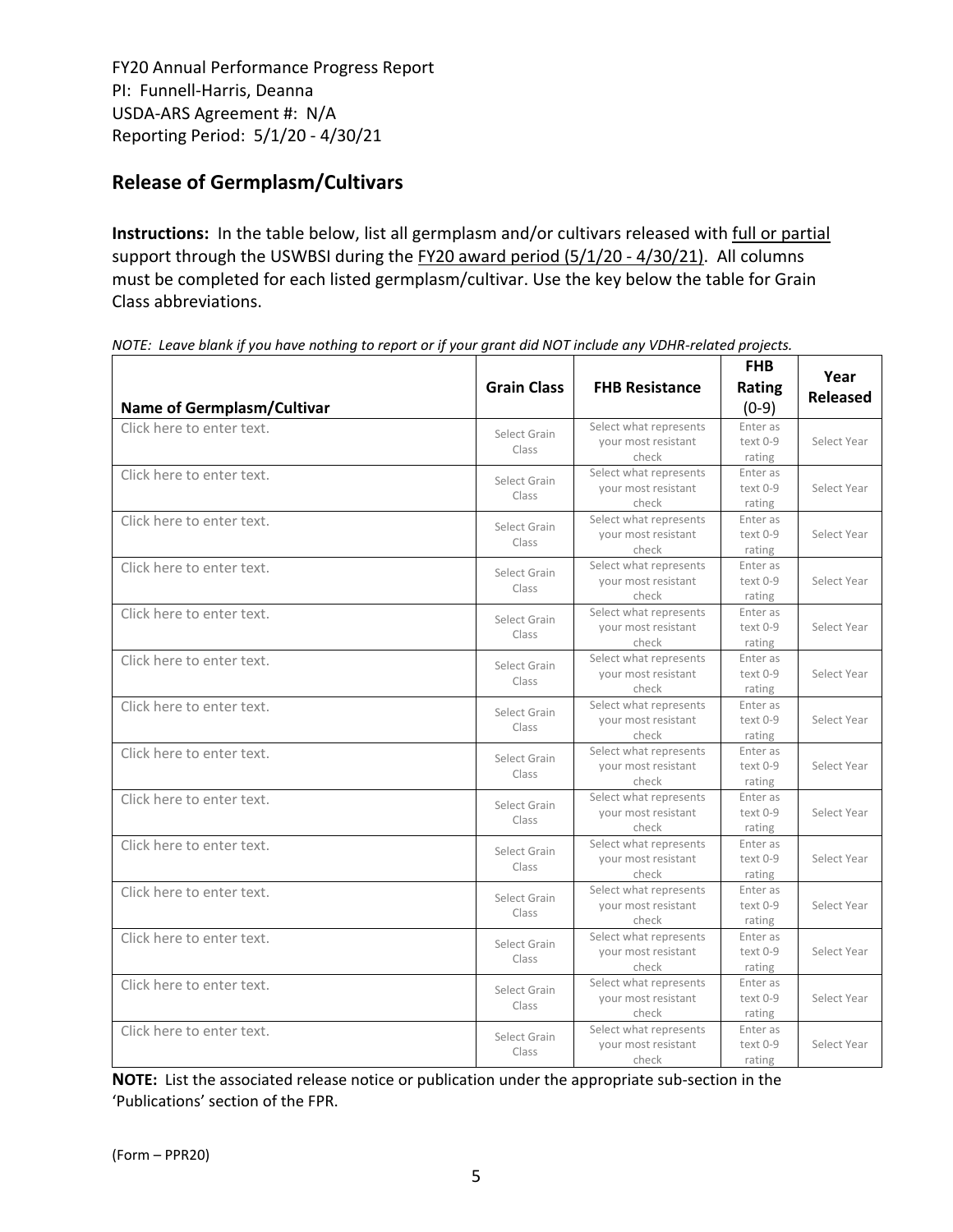# **Publications, Conference Papers, and Presentations**

**Instructions:** Refer to the PR\_Instructions for detailed more instructions for listing publications/presentations about your work that resulted from all of the projects included in the FY20 grant award. Only citations for publications published (submitted or accepted) or presentations presented during the **award period (5/1/20 ‐ 4/30/21**) should be included. If you did not publish/submit or present anything, state 'Nothing to Report' directly above the Journal publications section.

NOTE: Directly below each citation, you **must** indicate the Status (i.e. published, submitted, etc.) and whether acknowledgement of Federal support was indicated in the publication/ presentation. See example below for a poster presentation with an abstract:

Z.J. Winn, R. Acharya, J. Lyerly, G. Brown‐Guedira, C. Cowger, C. Griffey, J. Fitzgerald, R.E. Mason and J.P. Murphy. 2020. "Mapping of Fusarium Head Blight Resistance in NC13‐20076 Soft Red Winter Wheat." In: S. Canty, A. Hoffstetter, and R. Dill‐Macky (Eds.), *Proceedings of the 2020 National Fusarium Head Blight Forum (*p. 12.), Virtual; December 7‐11. Online: https://scabusa.org/pdfs/NFHBF20\_Proceedings.pdf. Status: Abstract Published and Poster Presented Acknowledgement of Federal Support: YES (Abstract and Poster)

#### **Journal publications.**

Nothing to report.

#### **Books or other non‐periodical, one‐time publications.**

Nothing to report.

#### **Other publications, conference papers and presentations**.

**Funnell‐Harris, D., Duray, Z., Dill‐Macky, R.,** O'Neill, P., **Sattler, S., Wegulo, S. and Tatineni, S.**; **"**Discovering Gene Expression Changes Linked to Phenylpropanoid‐based FHB Resistance." In: S. Canty, A. Hoffstetter, and R. Dill‐Macky (Eds.), *Proceedings of the 2020 National Fusarium Head Blight Forum (*p. 12.), Virtual; December 7‐11. Online: https://scabusa.org/pdfs/NFHBF20\_Proceedings.pdf.

Status: Abstract Published and Poster Presented Acknowledgement of Federal Support: YES (Abstract and Poster)

**Funnell‐Harris, D**., **Sattler, S.,** Khasin, M. and **Wegulo, S.** 2020. "Modifying Cell Wall Phenylpropanoids of Small Grains for Increased Usability and Disease and Drought